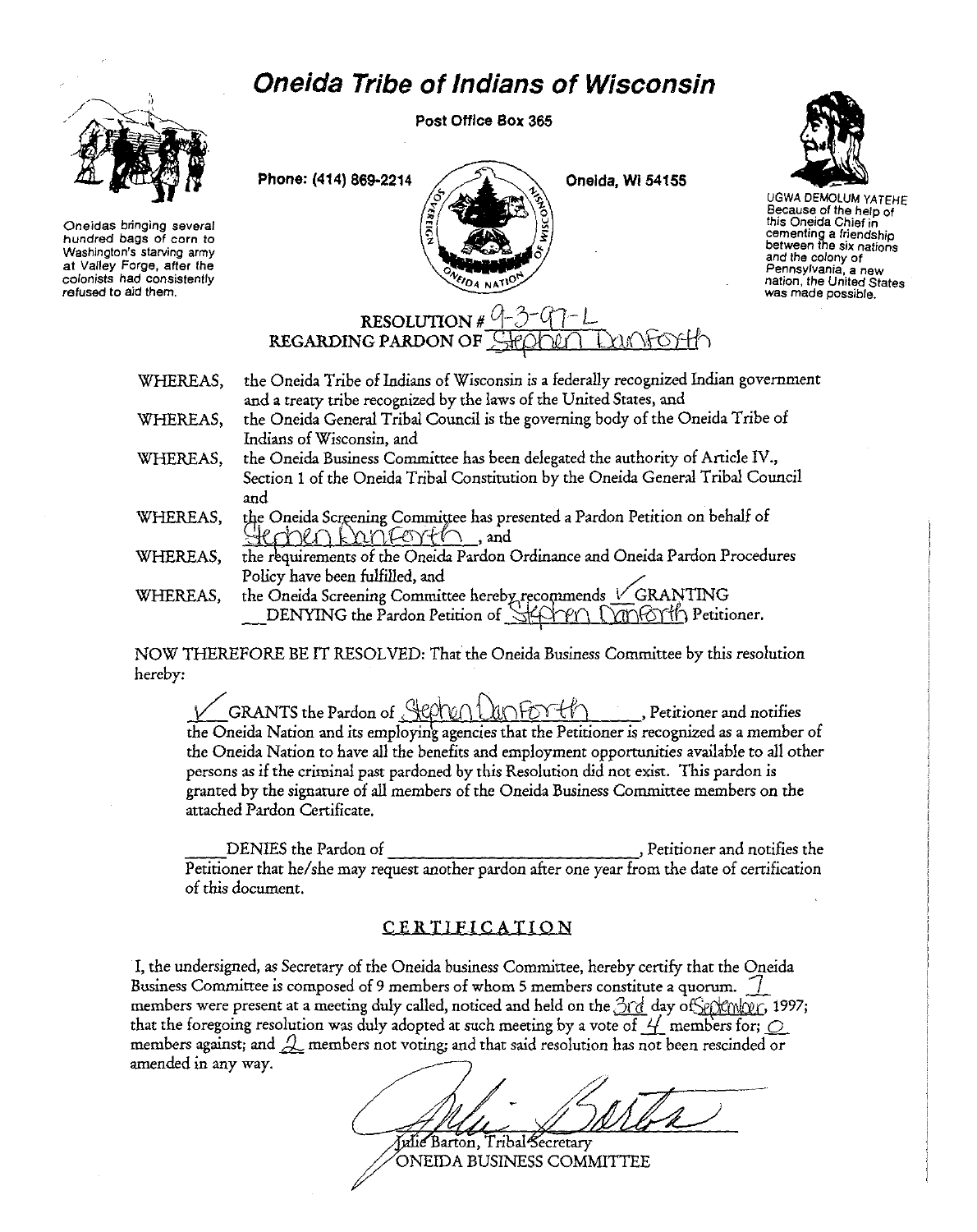## **Oneida Tribe of Indians of Wisconsin**



**Oneidas bringing several hundred bags of corn to Washington's starving army at Valley Forge, after the colonists had consistently refused to aid them.** 

Post Office Box 365

Phone: (414) 869-2214

Oneida, WI 54155



UGWA DEMOLUM YATEHE **Because of the help of** this Oneida Chief in cementing a friendship **between the SIX nations and the colony of Pennsylvania, a new nation, the United States was made possible.** 

September 3, 1997

Dear Tribal Member:

On behalf of the Oneida Tribe, I would like to take this opportunity to congratulate you on being awarded a pardon. It is our hope that you will continue your efforts in maintaining a positive lifestyle as a role model for our community.

I would also like to remind you that the pardon you have received pertains to those past offenses which existed at the time you *applied* for the pardon. Please remember that any violation which occurs after this date may again effect your eligibility to remain employed within the Oneida Tribe. If you happen to violate any law which would make you ineligible for employment or continued employment, then you will no longer be permitted to work within the Oneida Tribe's operation (per Tribal policy and procedures).

In dosing, I again say CONGRATULATIONS on your pardon and wish you the best in your future endeavors.

Sincerely,

Jeborah J. Wontator

Deborah]. Doxtator, Chairwoman ONEIDA TRIBE OF INDIANS OF INDIANS OF WISCONSIN